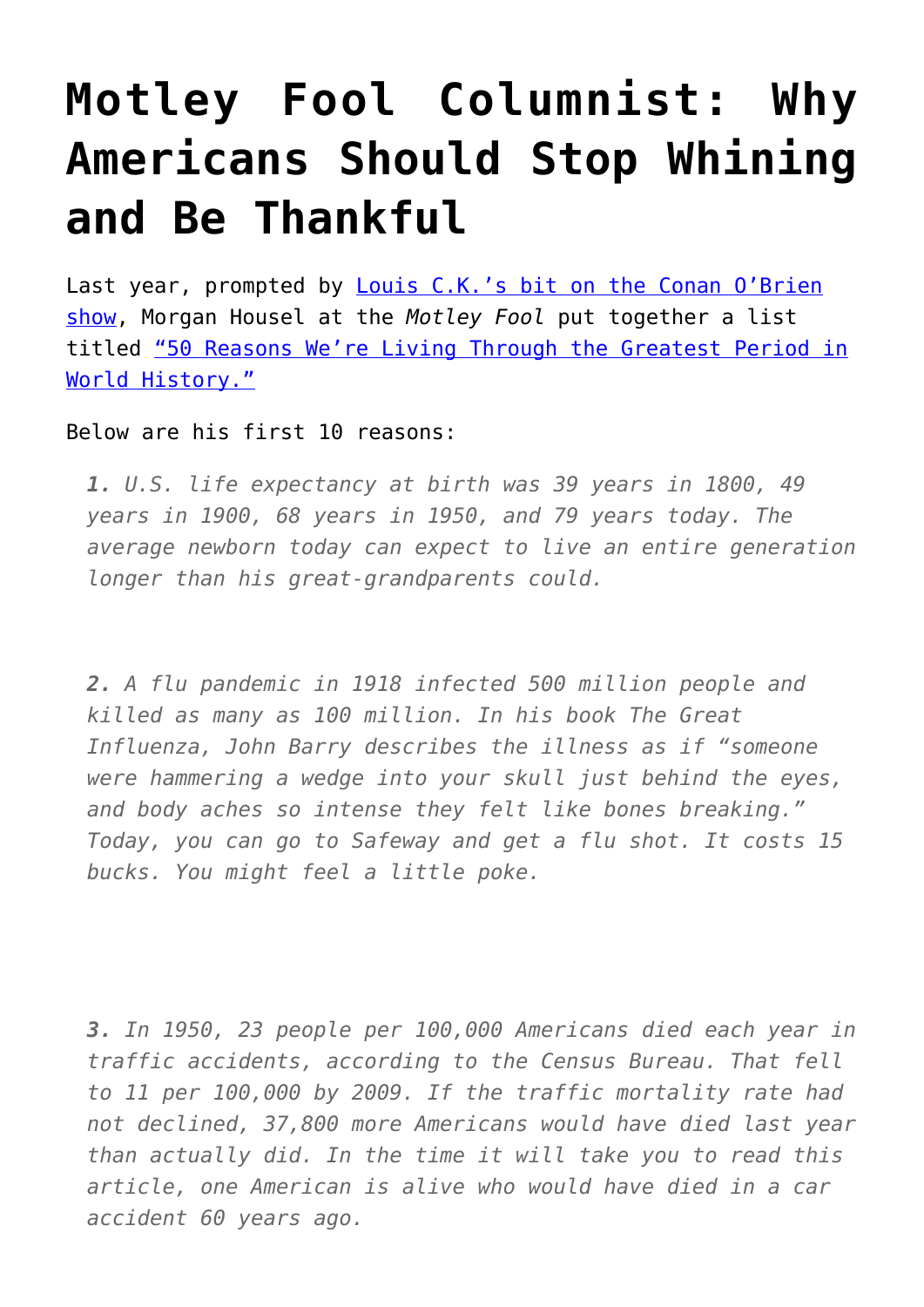*4. In 1949, Popular Mechanics magazine made the bold prediction that someday a computer could weigh less than 1 ton. I wrote this sentence on an iPad that weighs 0.73 pounds.*

*5. The average American now retires at age 62. One hundred years ago, the average American died at age 51. Enjoy your golden years — your ancestors didn't get any of them.*

*6. In his 1770s book The Wealth of Nations, Adam Smith wrote: "It is not uncommon in the highlands of Scotland for a mother who has borne 20 children not to have 2 alive." Infant mortality in America has dropped from 58 per 1,000 births in 1933 to less than six per 1,000 births in 2010, according to the World Health Organization. There are about 11,000 births in America each day, so this improvement means more than 200,000 infants now survive each year who wouldn't have 80 years ago. That's like adding a city the size of Boise, Idaho, every year.* 

*7. America [averaged](http://www.fbi.gov/about-us/cjis/ucr/crime-in-the-u.s/2010/crime-in-the-u.s.-2010/tables/10tbl01.xls) 20,919 murders per year in the 1990s, and 16,211 per year in the 2000s, according to the FBI. If the murder rate had not fallen, 47,000 more Americans would have been killed in the last decade than actually were. That's*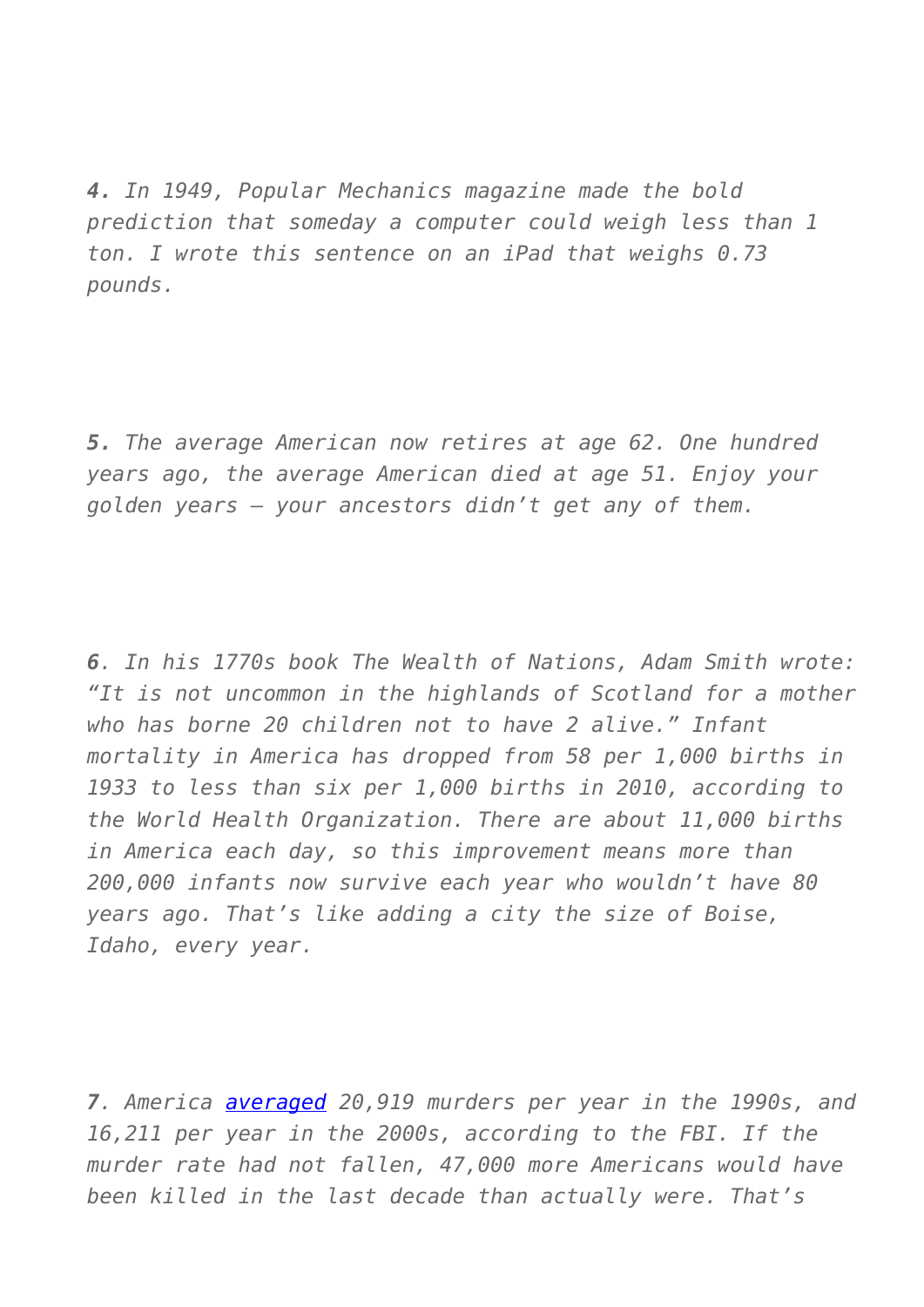*more than the population of Biloxi, Miss.*

*8. Despite a surge in airline travel, there were half as many fatal plane accidents in 2012 than there were in 1960, according to the Aviation Safety Network.* 

*9. No one has died from a new nuclear weapon attack since 1945. If you went back to 1950 and asked the world's smartest political scientists, they would have told you the odds of seeing that happen would be close to 0%. You don't have to be very imaginative to think that the most important news story of the past 70 years is what didn't happen. Congratulations, world.*

*10. People worry that the U.S. economy will end up stagnant like Japan's. Next time you hear that, [remember](http://www.fool.com/investing/general/2012/02/03/if-japan-is-our-worst-case-scenario-were-all-righ.aspx) [that](http://www.fool.com/investing/general/2012/02/03/if-japan-is-our-worst-case-scenario-were-all-righ.aspx) unemployment in Japan hasn't been above 5.6% in the past 25 years, its government corruption ranking has consistently improved, incomes per capita adjusted for purchasing power have grown at a decent rate, and life expectancy has risen by nearly five years. I can think of worse scenarios.*

The next 40 reasons continue with this same line of argument. Housel assumes that Americans are "living through the greatest period in world history" because we are *materially* better off than people of the past and most people of the present.

I think Housel is correct that Americans could stand to be